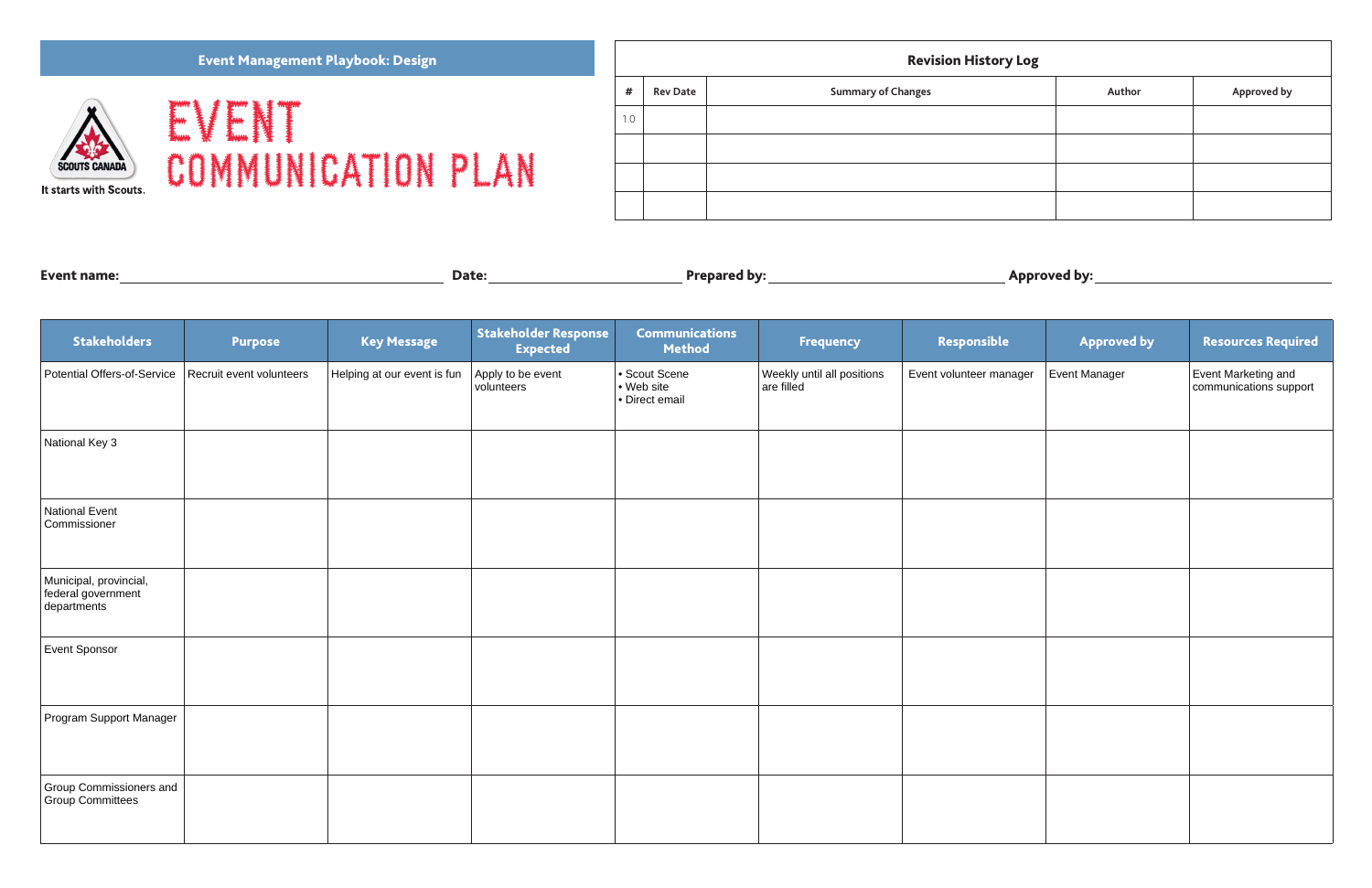| <b>Event name:</b> | <b>Jate</b> | <b>Prepared by:</b> | .<br><b>Approved by:</b> |
|--------------------|-------------|---------------------|--------------------------|
|--------------------|-------------|---------------------|--------------------------|

| Stakeholders                | <b>Purpose</b> | <b>Key Message</b> | Stakeholder Response | <b>Communications</b><br>Method | <b>Frequency</b> | Responsible | <b>Approved by</b> | <b>Resources Required</b> |
|-----------------------------|----------------|--------------------|----------------------|---------------------------------|------------------|-------------|--------------------|---------------------------|
| Youth participants          |                |                    |                      |                                 |                  |             |                    |                           |
|                             |                |                    |                      |                                 |                  |             |                    |                           |
| Adult Participants          |                |                    |                      |                                 |                  |             |                    |                           |
| Parents                     |                |                    |                      |                                 |                  |             |                    |                           |
|                             |                |                    |                      |                                 |                  |             |                    |                           |
| Vendors                     |                |                    |                      |                                 |                  |             |                    |                           |
|                             |                |                    |                      |                                 |                  |             |                    |                           |
| Business sponsors           |                |                    |                      |                                 |                  |             |                    |                           |
|                             |                |                    |                      |                                 |                  |             |                    |                           |
| Donors                      |                |                    |                      |                                 |                  |             |                    |                           |
|                             |                |                    |                      |                                 |                  |             |                    |                           |
| Council Key 3               |                |                    |                      |                                 |                  |             |                    |                           |
| Scouts Canada employees     |                |                    |                      |                                 |                  |             |                    |                           |
|                             |                |                    |                      |                                 |                  |             |                    |                           |
| Neighbours of the property  |                |                    |                      |                                 |                  |             |                    |                           |
|                             |                |                    |                      |                                 |                  |             |                    |                           |
| Potential Offers-of-Service |                |                    |                      |                                 |                  |             |                    |                           |
|                             |                |                    |                      |                                 |                  |             |                    |                           |

| <b>Approved by</b> | <b>Resources Required</b> |
|--------------------|---------------------------|
|                    |                           |
|                    |                           |
|                    |                           |
|                    |                           |
|                    |                           |
|                    |                           |
|                    |                           |
|                    |                           |
|                    |                           |
|                    |                           |
|                    |                           |
|                    |                           |
|                    |                           |
|                    |                           |
|                    |                           |
|                    |                           |
|                    |                           |
|                    |                           |